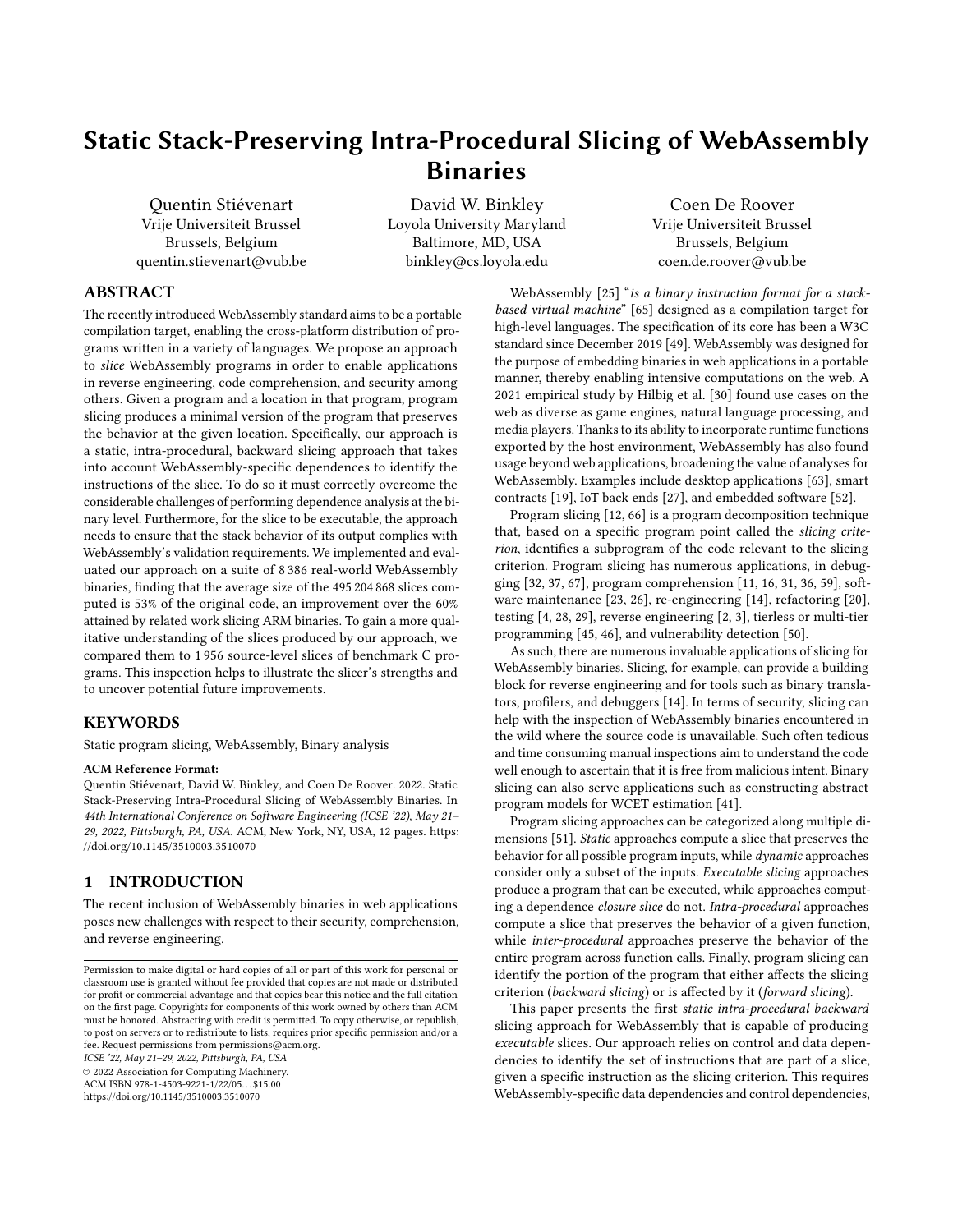which we identify and describe in detail. Furthermore, it requires satisfying the WebAssembly validation requirement: WebAssembly programs must adhere to a particular stack discipline in order to be executable. Correctly removing instructions that are not part of the slice (i.e., that do not have any effect on the slicing criterion) may violate this property. Thus the slicer must identify places where the closure slice may leave the stack in an undesirable state and then compensate by including additional instructions to satisfy the validation requirement.

This paper makes the following contributions:

- (1) We describe the first static intra-procedural backward slicing approach for WebAssembly. The first two phases of this threephase algorithm compute a closure slice of a WebAssembly binary.
- (2) To produce an executable slice, our algorithm's third phase implements a stack-preserving approach to produce a valid executable WebAssembly program from the closure slice.
- (3) Using an implementation of our three-phase algorithm, we empirically evaluate our approach quantitatively on a realworld data set of 8 386 WebAssembly programs scraped by Hilbig et al. [\[30\]](#page-11-3), from which we compute 495 204 868 slices, and qualitatively by comparing slices produced by our implementation against slices produced by CodeSurfer [\[58\]](#page-11-19) on a set of 49 C programs compiled to WebAssembly.<sup>[1](#page-1-0)</sup>

# <span id="page-1-2"></span>2 BACKGROUND: A BRIEF TOUR OF **WEBASSEMBLY**

WebAssembly is a stack-based assembly language. For the sake of simplicity, we describe our approach using a minimal version of WebAssembly called MiniWasm, introduced by Stiévenart and De Roover [\[54\]](#page-11-20). MiniWasm retains the defining features of Web-Assembly, including structured control flow, the most essential assembly instructions, direct function calls, indirect function calls through function tables, unary and binary operations, and 32-bit integers. Our implementation actually supports a larger subset of WebAssembly as demonstrated by our consideration of real-world programs in our empirical evaluation, where we are able to slice 99.991% of 495 248 788 potential slicing criteria. We describe our implementation and its limitations in further detail in Section [4.1.](#page-6-0)

#### 2.1 The MiniWasm Language

Figure [1](#page-1-1) depicts the syntax of MiniWasm. A module consists of a sequence of type declarations  $(type^*)$ , a sequence of function declarations (func<sup>∗</sup>), and a table (table) that identifies the targets of indirect function calls. As this work presents an intra-procedural slicing approach, we focus on function declarations. A more detailed explanation of MiniWasm and its formal semantics is given by Stiévenart and De Roover [\[54\]](#page-11-20).

A function is declared with a type index tidx, which corresponds to the type declaration at that index in the sequence of type declarations. Functions first declare the types of their local variables. Parameters and local variables are anonymous and accessed through an index. For example, a function with one formal parameter and

ICSE '22, May 21–29, 2022, Pittsburgh, PA, USA Quentin Stiévenart, David W. Binkley, and Coen De Roover

```
module ::= (module type∗
func∗
table)
    type ::= (type (func ft))
     bt, ft ::= t^* \rightarrow t^*t ::= i32func ::= (func (type <i>tidx</i>))\mid (func (type tidx) (local t^*) instr<sup>*</sup>)
    table ::= (table n<sup>*</sup>)instr ::= data | controldata ::= drop | t{\rm .const}\; n | t{\rm .}binop | t{\rm .}unop| local.get n | local.set n| global.get n | global.set n| t.load | t.store
  control ::= block bt instr<sup>*</sup> end | loop bt instr<sup>*</sup> end
            | if<sub>bt</sub> instr<sup>*</sup> else instr<sup>*</sup> end
           | \text{call}_{\hat{t}} n | call_indirect_{\hat{t}} | br_if l
n, l, tidx ::= a number
```
Figure 1: Syntax of MiniWasm

two local variables accesses the formal parameter at index 0 and the local variables at indices 1 and 2. The remainder of a function declaration is the sequence of instructions that form the function's body.

Broadly speaking, there are two kinds of instructions. Control instructions (e.g., **loop** and **call**) structure the program's control flow, while *data instructions* manipulate the stack (drop, const), locals (local . get and local . set), and globals (global . get and global . set). Operations (binop and unop) are left unspecified as their concrete instantiation is inconsequential to program slicing. Blocks (**block**), loops (**loop**), and function calls (**call**, **call\_indirect**) are annotated with their types (respectively, bt and  $ft$ ). Blocks act as delimiters inside functions for identifying jump targets. Loops are basically blocks whose semantics capture the iterating behavior. We include an **if** instruction in MiniWasm that was previously treated as syntactic sugar [\[54\]](#page-11-20). It is a conditional that encloses one consequent branch and one alternative branch.

#### 2.2 The SCAM Mug in MiniWasm

To illustrate programming in WebAssembly, we consider the "SCAM Mug" [\[61\]](#page-11-21) C program, which is heavily used in the slicing literature. The program, which featured on the souvenir mug given to attendees at the first SCAM workshop, is designed to challenge static analysis tools, especially those making use of transitive dependence analysis. For example, the minimal slice at the end of the code taken with respect to the variable x does not include Line 8 despite the transitive dependence. The code features the following main function in C where all called functions are side-effect free:

<span id="page-1-0"></span> $^1$  Our implementation is available publicly at [https://github.com/acieroid/wassail/tree/](https://github.com/acieroid/wassail/tree/icse2022)  $\,$ [icse2022,](https://github.com/acieroid/wassail/tree/icse2022) and a full replication package is available at [https://zenodo.org/record/](https://zenodo.org/record/5821007) [5821007.](https://zenodo.org/record/5821007)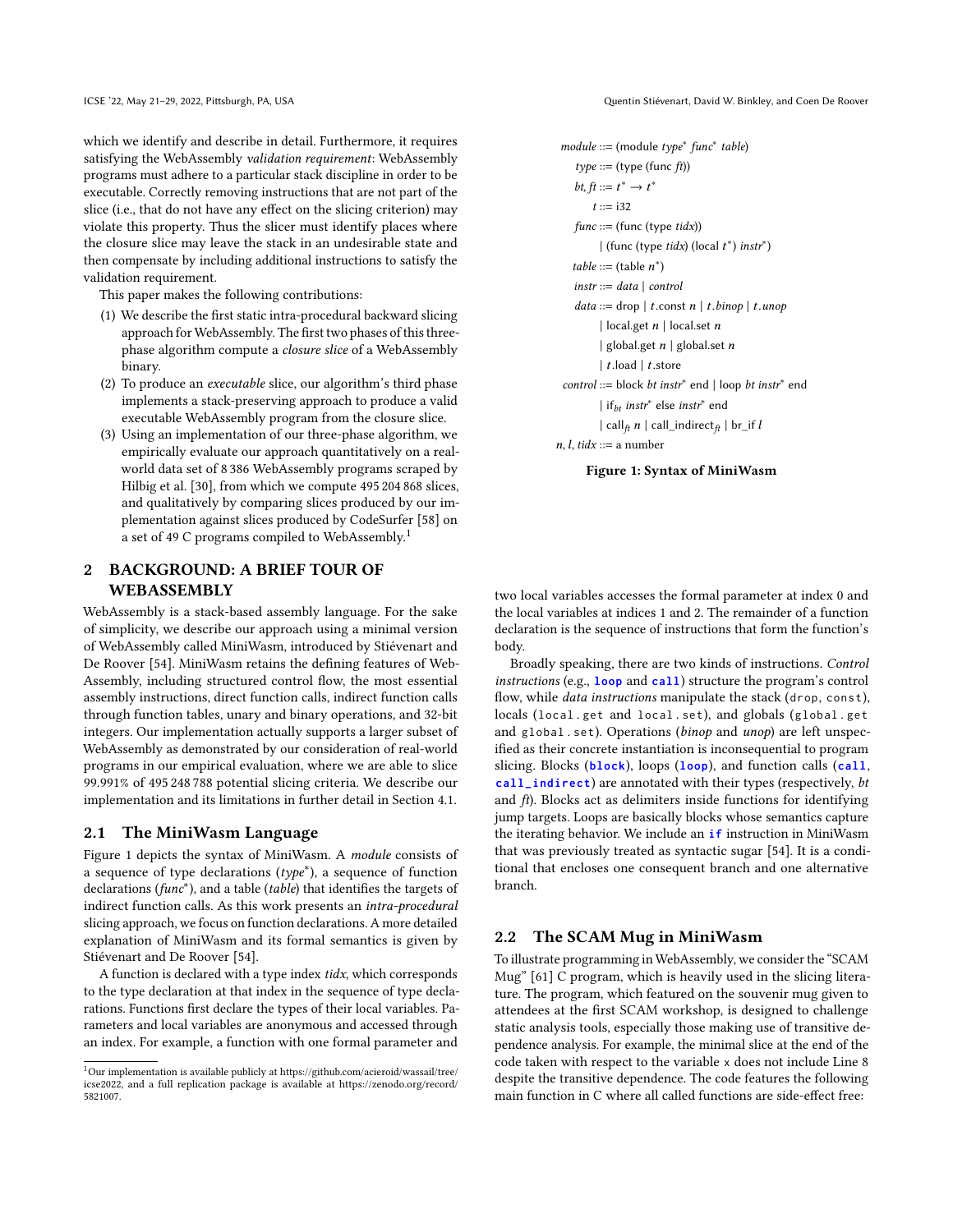```
1 int main () {
2 int i = 0;
3 int x = 0;
4 int c = 0;
5 while (p(i)) {
6 if (q(c)) {
       x = f();8 c = g();
9 }
10 i = h(i);11 }
12 }
```
The equivalent function in MiniWasm is given below, with functions p, q, f, g, and h assigned the indices 0, 1, 2, 3, and 4 respectively:

```
1 ( func ( type 0) ;; int main ()
2 ( local i32 i32 i32 ) ;; declare i , x , c
3 local . get 0 ;; push local i
4 calli32→i32 0 ;; p ( i )
5 if
6 loop
7 local.get 2 ;; push local c
8 call<sub>i32→i32</sub> 1 ;; q(c)
9 if
10 call 2→i32 ;; f()<br>11 local.set 1 :: x =
11 local.set 1 ;; x = result of f()
12 call 3→i32 ;; g()<br>13 local.set 2 ;; c =
13 local.set 2 ;; c = result of g()14 end
15 local . get 0
16 call 4_{i32\rightarrow i32} ;; h(i)<br>17 local.set 0 ;; i =
17 local.set 0 ;; i = result of h(i)18 local . get 0
19 call \theta_{i32\rightarrow i32} ;; p(i)
20 br_if 0 ;; loop if stack top
21 end ;; is true
22 end)
```
<span id="page-2-14"></span><span id="page-2-7"></span><span id="page-2-4"></span>On Line [2,](#page-2-0) the function declares the equivalent of local variables i (with index 0), x (index 1), and c (index 2). All local variables are initialized to zero in WebAssembly. Line [3](#page-2-1) retrieves and pushes the value of the first local variable on the stack. The next line calls function 0, which expects its single argument to be on the top of the stack (in this case local 0). The **if**-instruction on Line [5](#page-2-2) checks whether the top of the stack (the function's return value) is true (differs from 0) and if so executes its then branch, which captures the body of the loop. An optional else branch is unnecessary here. This instruction should not be confused with **br\_if** n, which breaks n nested blocks if the value on the top of the stack is true. The **loop** instruction on Line [6](#page-2-3) denotes the start of a loop. When execution encounters a break it re-executes the loop from the start. In WebAssembly, the "breaking" of a loop behaves like a continue statement in C. In the example, **br\_if** 0 starts the next iteration if the value on the top of the stack is true. The "0" signifies which loop, in this case the immediately enclosing loop (Line [6\)](#page-2-3). If no breaks are encountered, execution continues with the instruction that follows the **loop**'s matching **end** keyword. Thus Lines [5,](#page-2-2) [6,](#page-2-3) and [20](#page-2-4) combine to implement the while loop of the C program.

The body of the loop calls function 1 with local variable  $2 (q(c))$ on Line [8.](#page-2-5) If the result of this call is non-zero, it calls function 2 (f) and assigns the result to local variable 1 (x) on Line [11,](#page-2-6) and does the same with function 3 (g) and local variable 2 (c). Finally, near the end of the loop body on Line [17,](#page-2-7) local variable 0 (i) is assigned the result of function 4 (h(i)). Finally, the **br\_if** instruction on Line [20](#page-2-4)

checks the loop condition (the value on the top of the stack), and jumps back to the beginning of the loop if the value is non-zero.

# 2.3 WebAssembly Validation Requirement

WebAssembly programs have to be well formed, according to Section 3 of the WebAssembly standard [\[49\]](#page-11-2). Of particular interest for program slicing is that the body of a function has to be well typed. Each instruction has a specific *stack type*  $t_1^* \rightarrow t_2^*$ , where  $t_1^*$  is the expected sequence of types for the values on top of the stack before the execution of the instruction, and  $t_2^*$  is the sequence of types for the values on top of the stack after its execution. For example, the **i32** . const 0 instruction has type " $\rightarrow$  i32", meaning that it does not need anything from the stack and pushes one value of type i32. Typing extends to sequences of instructions, e.g., the sequence local . get 0, local . get 1, **i32** . const 1, **i32** . add has type  $\rightarrow$  i32 i32".

The following example illustrates the impact that slicing Web-Assembly code can have on this validation requirement.

```
1 ( func ( type 1)
                     ;; push first parameter
3 if
4 local . get 0 ;; push first parameter
5 local . get 1 ;; push second parameter
       i32.add ;; slicing criterion
       7 call 0i32→i32
       drop
     9 end)
```
This function takes two parameters (assuming that type 1 is "i32,i32  $\rightarrow$  "). It first pushes the first parameter on the stack (Line [2\)](#page-2-8), and, if that parameter is non-zero, executes the body of the **if** statement (Line [3\)](#page-2-9). This will push both parameters on the stack (Lines [4](#page-2-10) and [5\)](#page-2-11), sum them (Line [6\)](#page-2-12), and then call function 0, before dropping the return value of the call from the stack. This leaves the stack empty at the end of the function's execution. If the value of the first parameter was zero, the if body is not executed, but the condition is still removed from the stack, hence in both cases the stack is empty at the end of the function's execution.

Consider the intra-procedural closure slice taken with respect to the instruction **i32** . add. This instruction requires that two values are available on the stack. Through use-definition chains that can be computed statically, we know that the first value is computed by the instruction local . get 1 on Line [5,](#page-2-11) while the second is computed by the instruction local .get 0 on Line [4.](#page-2-10) These are the data dependencies of the **i32** . add instruction. The execution of the **i32** . add instruction depends on whether the **if** statement executes its then branch. Therefore, Line [3](#page-2-9) is a control dependency and needs to be included in the slice too. Finally, the **if** instruction has a data dependency on Line [2](#page-2-8) as the value pushed is used as the condition. As a result, we obtain the following closure slice: it contains all the instructions relevant to the evaluation of the slicing criterion.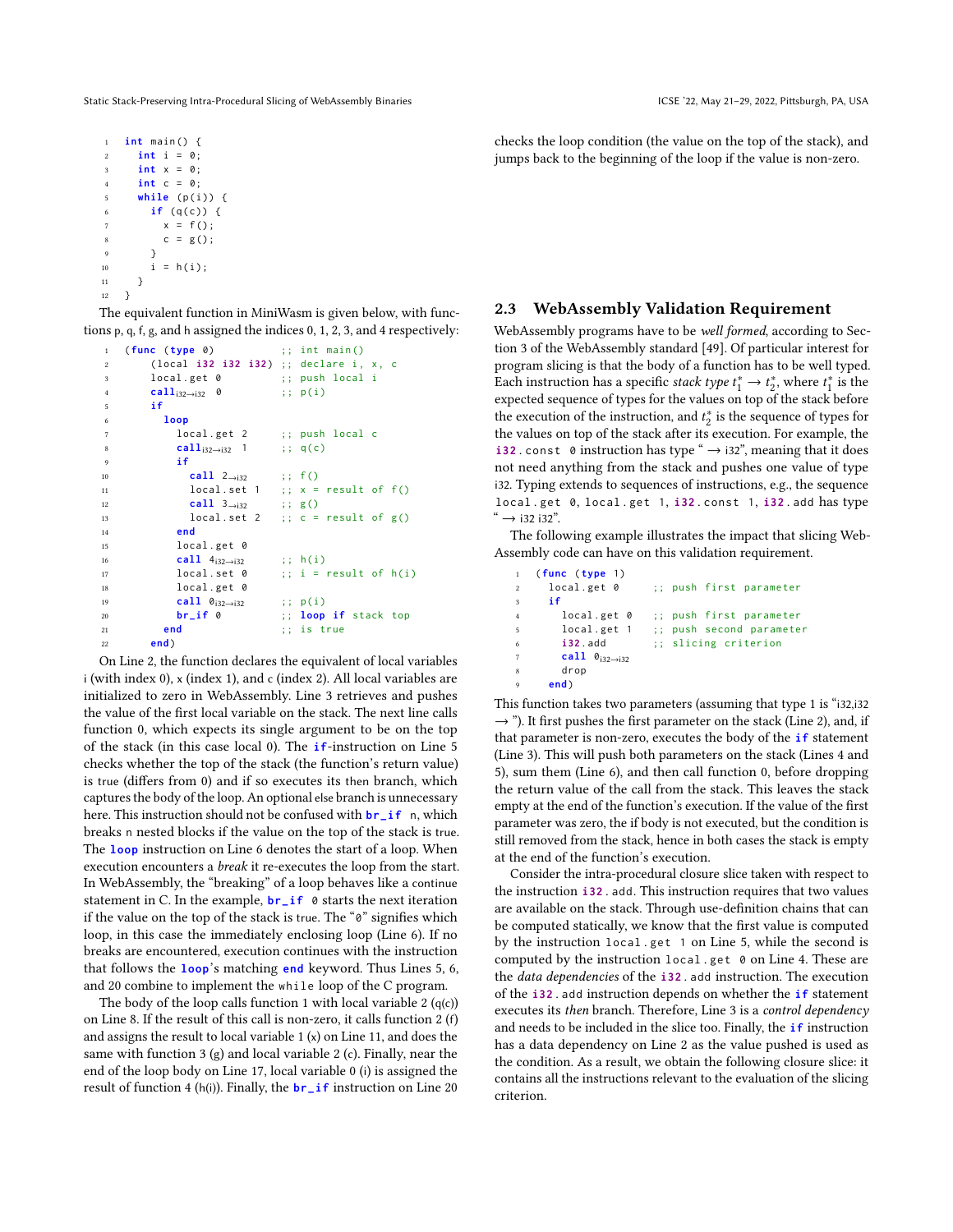```
1 ( func ( type 1)
2 local . get 0
     3 if
       local.get 0
5 local . get 1
6 i32. add
     7 end )
```
<span id="page-3-0"></span>However, this closure slice does not represent a valid WebAssembly program as it leaves one value on the stack in the **if** statement. Any attempt to execute such a program will lead to an error from the WebAssembly validator. Phase three of our algorithm includes a drop instruction after Line [6](#page-3-0) to effectively clean up the stack.

#### 3 THE WEBASSEMBLY SLICING ALGORITHM

Our algorithm consists of three phases: a data-gathering phase that computes the dependencies of each instruction in a function, a slicing phase that identifies the WebAssembly instructions of the closure slice, and a reconstruction phase that includes additional instructions to maintain the stack discipline and thus ensure that the slice is a valid executable WebAssembly function. This section details each of the three phases.

## <span id="page-3-1"></span>3.1 Data-Gathering Phase

The data-gathering phase computes the following elements.

Stack Layout. For WebAssembly programs, the layout of the stack can be computed statically for any instruction, including loops. A stack specification analysis [\[54\]](#page-11-20) computes the impact of every instruction on the stack and assigns names to each element in the resulting stack layout. To illustrate, the following code has been annotated with the results of the stack specification analysis where, for example, [i0] denotes a stack that contains a single element, denoted by the opaque identifier i0.

```
1 local . get 0 ;; [ i0 ]
2 i32 . const 2 ;; [ i1 , i0 ]
3 i32 . add ;; [ i2 ]
4 call 1i32→ ;; []
```
Use-Definition Chains. In order to identify data dependences [\[43\]](#page-11-22), uses of each element on the stack are linked to their respective definitions through use-definition chains [\[33\]](#page-11-23). For example, in the previous code listing the instruction **i32** . add uses i1 and i0 and defines i2. Use-definition chains map the use of i1 to its definition by the instruction **i32** . const 2 and the use of i0 to its definition by the instruction local . get 0. Here a use, denoted use, is a pair consisting of the name of an element on the stack (e.g., i0), and the occurrence of an instruction (e.g., the position of a specific **i32** . const instruction in the binary). We denote the set of uses of instruction instr as uses(instr) and the set of instructions that contain the definitions corresponding to a use as  $\text{defs}(use)$ .

Memory Dependences. Identifying data dependences through use-definition chains alone does not suffice for slicing as there can be indirect data dependences that arise through the use of WebAssembly's linear memory, which models the program heap. For example, the **i32** . load instruction in the following code is data-dependent on the **i32** . store instruction: a slice that includes the load instruction but not the corresponding store instruction would not preserve the semantics.

ICSE '22, May 21–29, 2022, Pittsburgh, PA, USA Quentin Stiévenart, David W. Binkley, and Coen De Roover

| 1 <b>i32.const</b> 1024 :: stack: [1024] |  |                                  |  |
|------------------------------------------|--|----------------------------------|--|
| 2 <b>i32</b> .const 0                    |  | :: stack: [1024, 0]              |  |
| $3$ $132$ . store                        |  | $:$ stack: [], stores 0 at 1024  |  |
| 4 <b>i32.const</b> 1024 :: stack: [1024] |  |                                  |  |
| $5$ $\overline{132}$ load                |  | :: stack: [0], loads 0 from 1024 |  |

Modeling memory dependencies precisely requires some form of alias analysis. To date no alias analysis algorithm has been devised for WebAssembly. Thus we resort to a sound over-approximation: all load instructions are marked as potentially data-dependent on every store that may be executed before the load instruction (i.e., for which there exists a path in the CFG from the store to the load). A similar over-approximation is used for the memory dependencies of **call** instructions. Indeed, as the following code could represent the call of a function with a pointer as argument, any preceding modification to any pointer needs to be included in the slice.

```
1 i32 . const 1024 ;; 1024 could be a pointer
```

```
2 call 1
```
**call** instructions are therefore treated as both load instructions (memory can be read during a function call) and store instructions (memory can be written during a function call). Both overapproximations could be rendered more precise with additional information from a sound alias analysis. We denote the instructions that are memory dependencies of an instruction instr as the set memoryDeps(instr).

global. set Instructions. In WebAssembly, global variables can be used to share data across function calls. For example, when producing WebAssembly, current C compilers use global variable 0 as the address in the linear memory where the stack pointer resides [\[38\]](#page-11-24). Incrementing or decrementing the value of global 0 is used to grow or shrink the stack. Although there might be no explicit dependence on global variable 0, it is important to include any instruction that modifies it in the slice. In the case of C programs compiled to WebAssembly, this ensures that function calls preserve the same call-stack semantics. For the same reason, and because our approach is intra-procedural and thus cannot know which global variables are required across function calls, all global . set instructions are collected and considered part of the slice. This overapproximation is independent of the slicing criterion. This is again a conservative over-approximation: in practice, not all global . set instructions are relevant for the slicing criterion. We denote the set of all global . set instructions as globalSetInstrs.

Control Dependences. In addition to data dependences, slices need to account for control dependences as they capture whether an instruction is executed or not. Consider the following example, where the value of local variable 0 is initially set to 0, and then set to 1 if the value of local 1 is true (i.e., any non-zero value).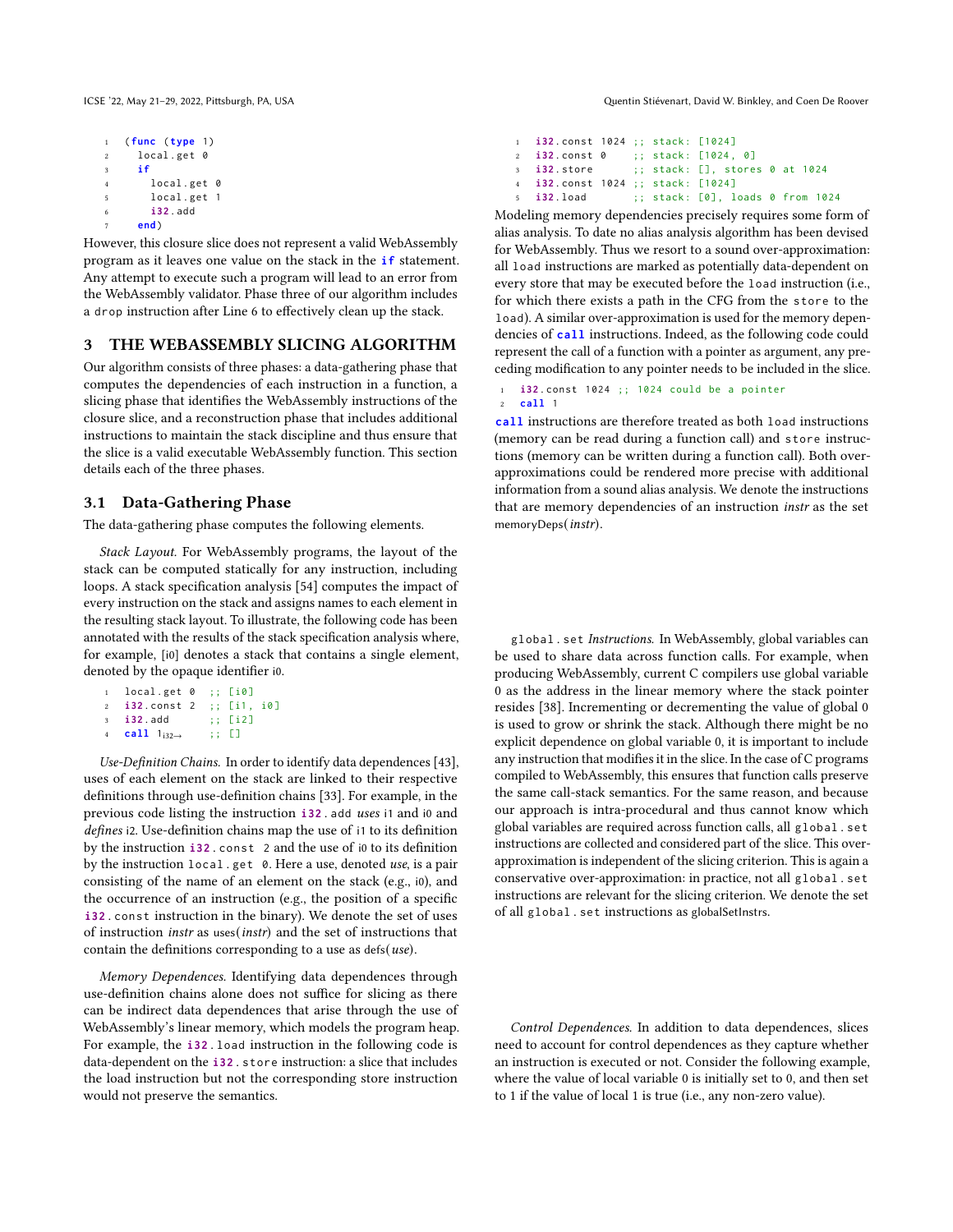```
1 i32 . const 0
2 local.set 0 ;; local 0 = 03 local . get 1
4 if
5 i32 . const 1
     local.set 0 ;; local 0 = 17 end
8 ;; value of local 0 depends on
   :: the value of local 1
10 local . get 0
```
Here, the instruction local . set 0 in the body of the **if** is controldependent on Line 4, which is data-dependent on the instruction local . get 1. Hence, both the **if** and local . get 1 instructions will need to be included in any slice that includes the instruction local . set 0 on Line [6.](#page-4-0) We rely on the so-called "exact algorithm" by Ferrante et al. [\[21\]](#page-10-14) to compute control dependences. We write controlDeps(b) =  ${a}$  when Instruction b is control-dependent on Instruction  $a$ , or in other words, when there is a control-dependence from  $a$  to  $b$ . Hence, controlDeps(*instr*) maps an instruction to the instructions on which it depends on due to control dependences.

## 3.2 Slicing Phase

Our algorithm for identifying the instructions that makeup the closure slice is inspired by traditional approaches to slicing [\[67\]](#page-11-9) where the slicing criterion, data dependences, and control dependences are used to transitively add instructions to the slice. We include Agrawal's additions for structured control flow [\[1\]](#page-10-15), which are required to properly support WebAssembly's structured jump instructions (e.g., **br**). Note that unlike most slicing approaches where the slicing criterion includes a program location and one or more variables of interest, we only require a program location, given as an instruction, as the slicing criterion. The variables of interest are implicitly determined by the instruction.

In order to support WebAssembly, however, two domain-specific extensions are needed. First, because we do not have inter-procedural information, global . set instructions are considered part of the slice as explained previously. Second, without precise aliasing information any write to the memory potentially influences any subsequent read from the memory, thus memory dependences come into play as soon as any read is included in the slice.

Our slicing algorithm, given as Algorithm [1,](#page-4-1) works as follows. The slice starts empty (Line [1\)](#page-4-2) and the initial worklist contains the instruction that is the slicing criterion as well as all global . set instructions found in the function being sliced (Line [2\)](#page-4-3). The algorithm then proceeds as a typical worklist algorithm. Instructions instr in the worklist that are already part of the slice are ignored (Line [6\)](#page-4-4). Other instructions are added to the slice (Line [7\)](#page-4-5) and their dependencies are added to the worklist:

- use-definition chains are followed to find data dependences: for each use of a value on the stack (Line [8\)](#page-4-6), the instructions that define that value are added to the worklist (Line [9\)](#page-4-7),
- the control dependencies of the current instruction are added to the worklist (Line [10\)](#page-4-8),
- the memory dependencies of the current instruction are added to the worklist (Line [11\)](#page-4-9).

Once the worklist is exhausted, the resulting slice is augmented according to Agrawal's technique, specifically the conservative algorithm given in Fig. 13 of their paper [\[1\]](#page-10-15), where the **br** instructions

(as unconditional jumps in WebAssembly) are treated as goto statements. For each instruction in the slice, all **br** instructions that are control-dependent on the instruction are added to the slice (Line [16\)](#page-4-10). The slicing algorithm returns the slice augmented with these additions (Line [17\)](#page-4-11).

<span id="page-4-7"></span><span id="page-4-6"></span><span id="page-4-5"></span><span id="page-4-4"></span><span id="page-4-3"></span><span id="page-4-2"></span>

|                | slice (slicing criterion c, set of global set instructions      |  |  |  |  |
|----------------|-----------------------------------------------------------------|--|--|--|--|
|                | globalSetInstrs, set of br instructions brinstrs, use of stack  |  |  |  |  |
|                | locations uses, use-definition chains defs, control dependences |  |  |  |  |
|                | controlDeps, memory dependences memoryDeps)                     |  |  |  |  |
|                | 1 let slice $\leftarrow \{\};$                                  |  |  |  |  |
|                | 2 let workList $\leftarrow \{c\} \cup$ globalSetInstrs;         |  |  |  |  |
| $\overline{3}$ | while workList $\neq \{\}$ do                                   |  |  |  |  |
| $\overline{4}$ | let <i>instr</i> $\in$ <i>workList</i> ;                        |  |  |  |  |
| 5              | workList $\leftarrow$ workList \ {instr};                       |  |  |  |  |
| 6              | <b>if</b> instr $\notin$ slice <b>then</b>                      |  |  |  |  |
| $\overline{7}$ | slice $\leftarrow$ slice $\cup$ {instr};                        |  |  |  |  |
| 8              | for $use \in uses(instr)$ do                                    |  |  |  |  |
| 9              | worklist $\leftarrow$ worklist $\cup$ defs(use);                |  |  |  |  |
| 10             | $worklist \leftarrow worklist \cup controlDeps(int);$           |  |  |  |  |
| 11             | $worklist \leftarrow worklist \cup memoryDeps(int)$ ;           |  |  |  |  |
|                | 12 let slice Extension $\leftarrow \{\}$                        |  |  |  |  |
| 13             | for <i>instr</i> $\in$ <i>brinstrs</i> do                       |  |  |  |  |
| 14             | for instr' $\in$ slice do                                       |  |  |  |  |
| 15             | <b>if</b> instr' $\in$ controlDeps(instr) <b>then</b>           |  |  |  |  |
| 16             | sliceExtension $\leftarrow$ sliceExtension $\cup$ {instr};      |  |  |  |  |
|                | 17 <b>return</b> slice $\cup$ slice Extension;                  |  |  |  |  |
|                | <b>Algorithm 1:</b> Slicing Algorithm                           |  |  |  |  |

#### <span id="page-4-11"></span><span id="page-4-10"></span><span id="page-4-9"></span><span id="page-4-8"></span><span id="page-4-1"></span>3.3 Reconstruction Phase

The closure slice computed by the previous phase may not form a valid WebAssembly function. To illustrate why and to show the reconstruction's impact both before and after an instruction of the slice, we use the following code fragment. The fragment has type " $\rightarrow$ " (i.e., it does not consume anything from the stack nor produce anything onto the stack). Its constituent instructions have been annotated with their own types:

```
local.get 0 ; ; \rightarrow i322 \text{ i } 32 \text{ . const } 2 \text{ ; } \rightarrow 132i32 . add ;; i32, i32 \rightarrow i32\text{call}_{i32\rightarrow} ;; i32 \rightarrow
```
Suppose this fragment is sliced with respect to Line [2.](#page-4-12) The instruction **i32** . const 2 forms a closure slice on its own because it is not influenced by any other instruction in the fragment. However, this slice has type " $\rightarrow$  i32", while the type of the original fragment is "→". As the fragment may reside in a WebAssembly construct, such as a block or a function, that expects a specific type, replacing the fragment by its slice will result in an invalid WebAssembly program.

To overcome this issue, reconstruction augments the closure slice with synthetic instructions that preserve the original stack layout and thereby render the slice valid and executable. Adding these synthetic instructions is safe, because they have no side effects on the program behavior regarding the slicing criterion. The sequence of synthetic instructions that is introduced must have the same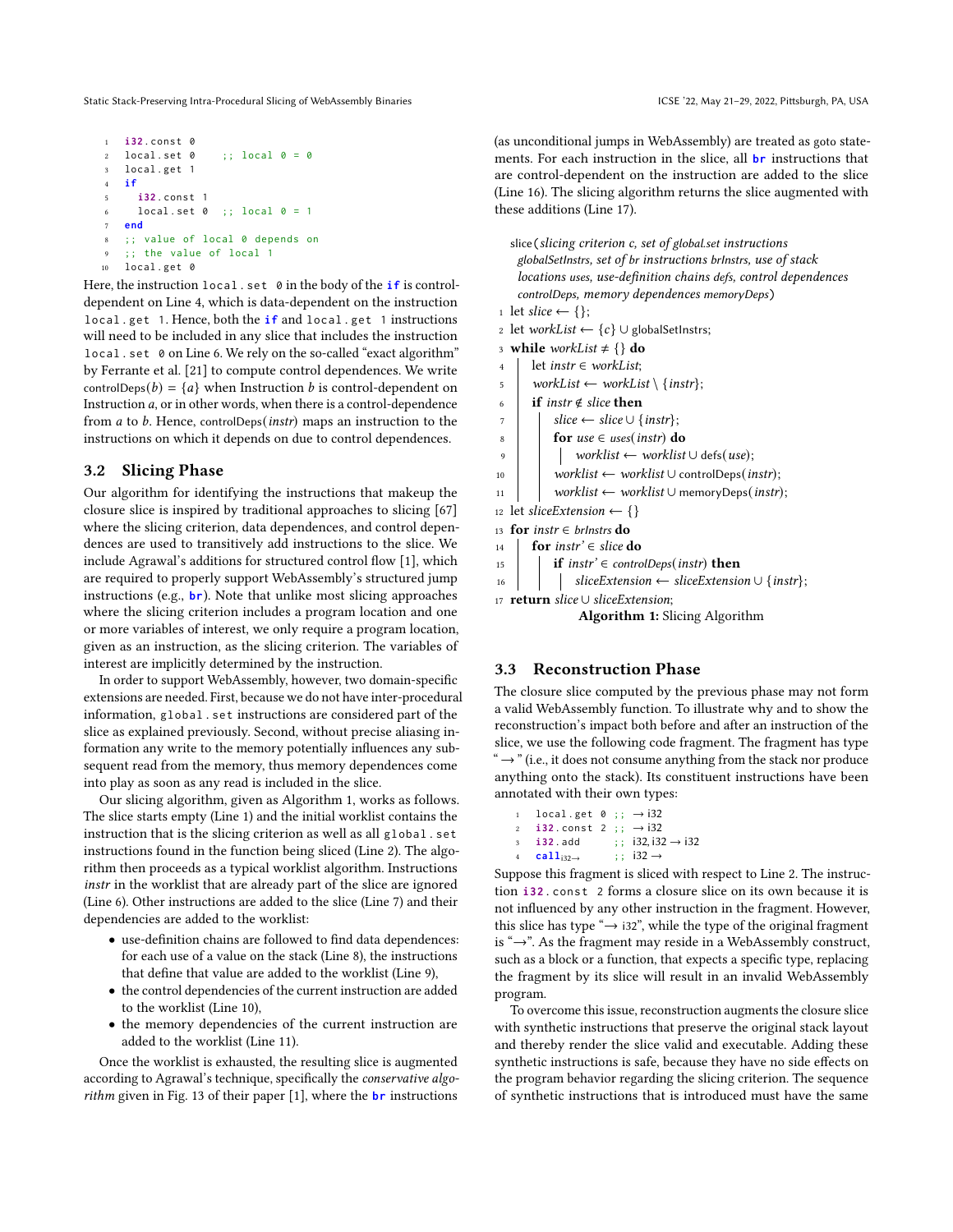type as the sequence of instructions it replaces. The fragment below illustrates the rewriting. It includes type summaries in place of the instructions that are not part of the slice. Note how the types of the final two instructions (**i32** . add and **call**<sub>132→</sub>) have been merged into a single type summary that has the same effect on the stack.

```
1 ?? ; \rightarrow i32
2 \text{ i}32 \text{ .} \text{const } 2 \text{ ; } \rightarrow \text{i}323 ?? ;; i32, i32 →
```
The goal of the reconstruction phase is to add synthetic instructions that have the desired type summary. Our reconstruction phase uses **i32** . const when a summary pushes an i32 value on the stack and drop to remove a value from the stack. This process results in the following reconstructed slice, which is of the same type as the original fragment.

- $\mathbf{i}$  **i32** . const  $\theta$  ;;  $\rightarrow$  i32  $2 \t i32$  . const 2 ;;  $\rightarrow$  i32
- drop  $; i32 \rightarrow$
- drop  $; i32 \rightarrow$

While the reconstructed slice has the same type as the original fragment, it is not minimal: **i32** . const 2; drop is shorter and an equally valid slice. We have opted to not attempt a global minimum but rather one that is local to each summary (e.g., drop ; drop is the minimal set of instructions with the type "i32,i32  $\rightarrow$  " that can be inserted in place of the second summary, "?? ;; i32, i32  $\rightarrow$ "). This design choice has the advantage of only requiring a single linear traversal of the fragment's instructions.

Algorithm [2](#page-5-0) depicts the reconstruction algorithm. We use the · operator to concatenate sequences:  $[1, 2] \cdot [3]$  is  $[1, 2, 3]$ , and overload it to insert an element between two sequences:  $[1, 2] \cdot 3 \cdot [4]$  is [1, 2, 3, 4]. Auxiliary function isInSlice identifies the instructions that are part of the closure slice according to Algorithm [1.](#page-4-1) Auxiliary function replace returns a sequence of synthetic **i32** . const and drop instructions such that the type of the entire sequence is the same as the instructions being substituted. For example, replace(**i32** . const 1; **i32** . const 2; **i32** . add) returns **i32** . const 0, because both sequences of instructions push a single value onto the stack.

Function validSlice returns a type-valid WebAssembly slice for a given sequence of instructions. To produce an executable slice it is initially called with the body of the sliced function—from which the result is built up recursively. Instructions that are part of the closure slice will be included in the result together with synthetic instructions that replace instructions that are not part of the slice while preserving their summary type. The algorithm maintains in its second argument a sequence, removed, of instructions that are not part of the closure slice and thus will be replaced by synthetic instructions.

If there are no instructions to process (Line 1), meaning that the last instruction of a sequence has been processed, any remaining instructions in removed are replaced by a type-equivalent sequence of synthetic instructions (Line [2\)](#page-5-1). For instructions that contain sequences of instructions (**block**, **loop**), the corresponding body is first processed recursively (Line [7\)](#page-5-2). If there are no instructions to keep in the body, the instruction itself is added to the sequence of instructions to remove (Line [9\)](#page-5-3). Otherwise, its body is replaced with the sliced body (Line [11\)](#page-5-4) and the subsequent instructions are processed (Line [12\)](#page-5-5). The process for an **if** instruction is similar (Line [13\)](#page-5-6) except that both branches need to be processed and the

instruction can be removed only if both branches become empty (Line [16\)](#page-5-7).

For all other instructions, if the instruction is part of the closure slice (Line [21\)](#page-5-8), the previous instructions that have been removed are first replaced by their equivalent synthetic instructions, then the instruction is added to the result before the results of processing the subsequent instructions (Line [22\)](#page-5-9). Otherwise, if the instruction is not part of the slice (Line [23\)](#page-5-10), it is appended to removed (Line [24\)](#page-5-11) and a recursive call is made on the remaining instructions. As a result, one obtains a valid, executable, WebAssembly program that is a superset of the closure slice that preserves the behavior of the slicing criterion and is thus executable.

#### isInSlice(instruction instr)

checks whether instr is part of the slice;

replace(sequence of instructions instrs)

return a sequence of dummy instructions that has the same type as instrs;

validSlice(sequence of instructions instrs,

- sequence of instructions removed)
- 1 if instrs =  $\langle \rangle$  then

<span id="page-5-1"></span>

|  | <b>return</b> replace ( <i>removed</i> ); |  |
|--|-------------------------------------------|--|
|  |                                           |  |

<span id="page-5-7"></span><span id="page-5-6"></span><span id="page-5-5"></span><span id="page-5-4"></span><span id="page-5-3"></span><span id="page-5-2"></span>

| z              | $reium$ replace $(remove)$ ;                                                                              |
|----------------|-----------------------------------------------------------------------------------------------------------|
| 3 else         |                                                                                                           |
| $\overline{4}$ | let <i>instr</i> $\leftarrow$ head( <i>instrs</i> );                                                      |
| 5              | let <i>instrs</i> $\leftarrow$ tail( <i>instrs</i> );                                                     |
|                | <b>if</b> instr is a <b>block</b> or <b>loop</b> instruction <b>then</b>                                  |
|                | let <i>body</i> $\leftarrow$ validSlice( <i>instr.body</i> , $\langle \rangle$ );                         |
|                | if $body = \langle \rangle$ then                                                                          |
|                | <b>return</b> validSlice ( <i>instrs, removed</i> $\cdot$ <i>instr</i> );                                 |
|                | else                                                                                                      |
|                | let <i>instr</i> ' $\leftarrow$ <i>instr</i> with its body set to <i>body</i> ;                           |
|                | return                                                                                                    |
|                | replace(removed) $\cdot$ instr' $\cdot$ validSlice(instrs, $\langle \rangle$ );                           |
|                | else if <i>instr is an</i> if <i>instruction</i> then                                                     |
|                | let <i>then</i> $\leftarrow$ valid Slice ( <i>instr. then,</i> $\langle \rangle$ );                       |
|                | let <i>else</i> $\leftarrow$ validSlice( <i>instr.else</i> , $\langle \rangle$ );                         |
|                | <b>if</b> then = else = $\langle \rangle$ then                                                            |
|                | <b>return</b> validSlice ( <i>instrs, removed</i> $\cdot$ <i>instr</i> );                                 |
|                | else                                                                                                      |
|                | let <i>instr'</i> $\leftarrow$ <i>instr</i> with its branches set to <i>then</i>                          |
|                | and else;                                                                                                 |
|                | return                                                                                                    |
|                | replace (removed) $\cdot$ instr' $\cdot$ validSlice (instrs, $\langle \rangle$ );                         |
|                | else if islnSlice ( <i>instr</i> ) then                                                                   |
|                | return                                                                                                    |
|                | replace ( <i>removed</i> ) $\cdot$ <i>instr</i> $\cdot$ validSlice ( <i>instrs</i> , $\langle \rangle$ ); |
|                | else                                                                                                      |
|                | <b>return</b> validSlice ( <i>instrs, removed</i> $\cdot$ <i>instr</i> );                                 |
|                | <b>Algorithm 2:</b> Slice Reconstruction Algorithm                                                        |
|                |                                                                                                           |
|                |                                                                                                           |

#### <span id="page-5-11"></span><span id="page-5-10"></span><span id="page-5-9"></span><span id="page-5-8"></span><span id="page-5-0"></span>4 EVALUATION

We evaluate our approach through the following research questions.

RQ1: How does static stack-preserving slicing behave on classical slicing examples? The literature on program slicing has produced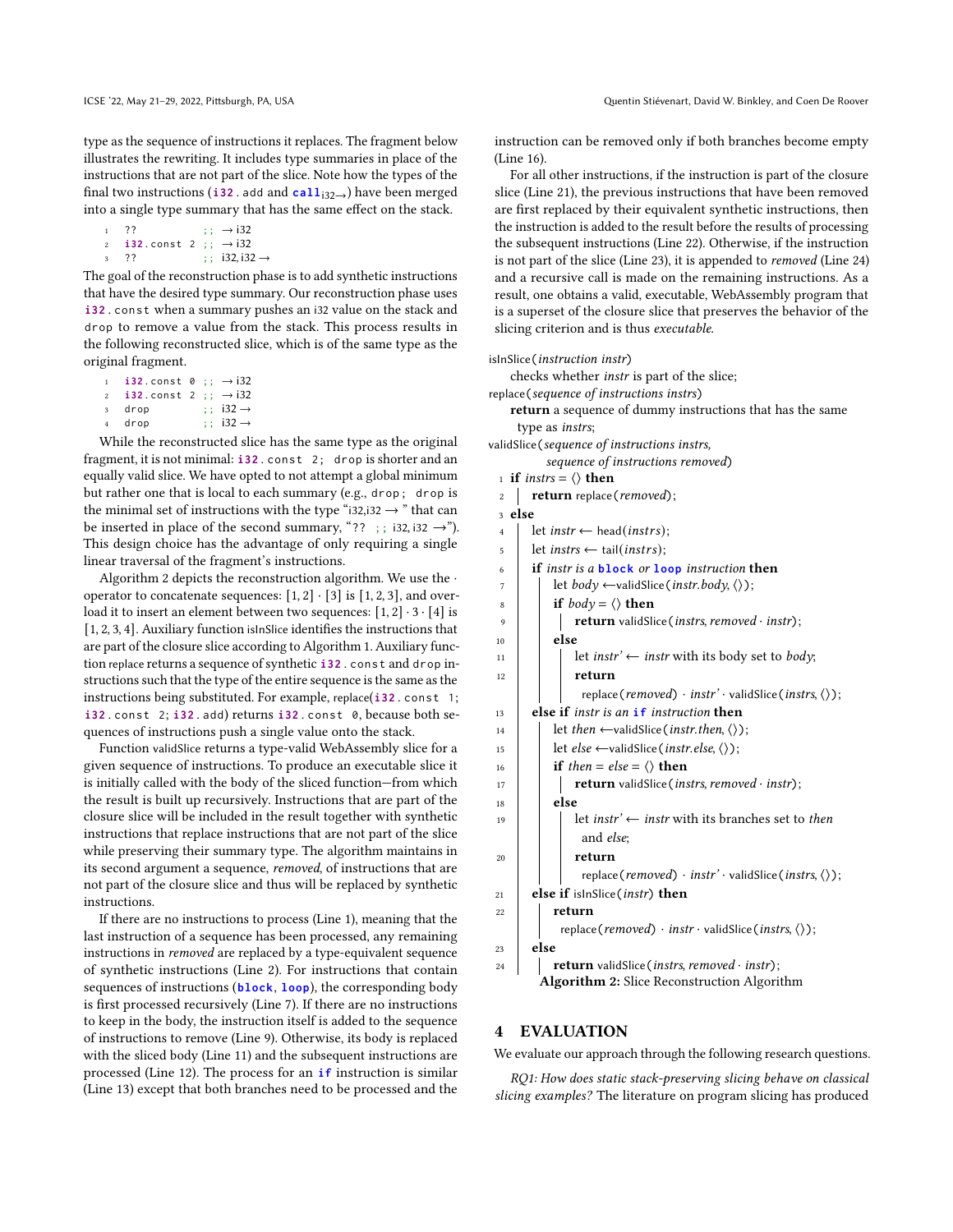several challenging examples which have each been studied extensively. We manually translate these examples to WebAssembly and inspect the output of our slicer for each.

RQ2: What is the size of closure slices built by our slicing phase? We apply our approach to the dataset collected by Hilbig et al. [\[30\]](#page-11-3), which consists of real-world occurrences of WebAssembly from the web. We use each instruction of each function in the dataset as a slicing criterion to which we apply Algorithm [1.](#page-4-1) We present descriptive statistics about the size of the resulting closure slices.

RQ3: By how much do slices need to grow in order to render them executable? Relying on the same dataset as used in RQ2, we measure the increase in slice size after the closure slice has been rendered executable.

RQ4: How much time is needed by each phase in order to compute an executable slice? We measure the time needed by each phase when computing an executable slice.

RQ5: How does static stack-preserving slicing of WebAssembly binaries compare to slicing the original source code directly, before its compilation to WebAssembly? In cases where the source code of a WebAssembly program is available, it might be preferable to slice the source code instead of the binary. We compare the results of our approach to the static slices of C programs computed by CodeSurfer [\[58\]](#page-11-19).

We conducted our evaluation on a machine with an AMD Ryzen Threadripper 3990X 64-Core CPU (2.9 GHz) with HyperThreading and 256 GiB of RAM, running 128 slicing jobs in parallel (one per logical core). Before detailing the research method and results for each of these research questions, we briefly describe our implementation.

#### <span id="page-6-0"></span>4.1 Implementation

We implemented the approach described in this paper on top of the WASSAIL framework [\[55\]](#page-11-25), using OCaml version 4.12.0. Its loader for WebAssembly binaries is based on the implementation that accompanies the official WebAssembly standard. Our implementation first conducts the data-gathering phase described in Section [3.1.](#page-3-1) Next, it identifies the instructions of the closure slice using Algorithm [1,](#page-4-1) before rendering the slice executable using Algorithm [2.](#page-5-0) Our implementation supports most of the WebAssembly 1.0 core specification [\[49\]](#page-11-2), but has the following limitations:

- The br\_table instruction is only supported when all its targets expect the same stack layout. This is a limitation of the stack specification analysis.
- Code that lies in a CFG node that is disconnected from the CFG entry node cannot be used as the slicing criterion because our implementation of use-definition chains requires a path from the entry node of the CFG to the slicing criterion.

These limitations both concern the data-gathering phase, and we leave overcoming them for future work. In our evaluation with a real-world dataset, we encountered these limitations in 0.009% of the slices, where 28% of the non-supported slices are caused by unsupported uses of the br\_table instruction, and 72% by disconnected code.

#### 4.2 RQ1: Behavior on Classical Examples

We first perform a qualitative evaluation of our slicing approach on examples that have been studied in the slicing literature, namely the SCAM Mug example [\[61\]](#page-11-21), the Montréal Boat example [\[15\]](#page-10-16), Word Count [\[23\]](#page-10-6), and Agrawal's control examples [\[1\]](#page-10-15). We manually encoded each program to WebAssembly, before applying our approach. All source programs and the computed slices are available in our replication package.

Our first example is the SCAM Mug example presented in Section [2](#page-1-2) using Line [11,](#page-2-6) local . set 1, as the slicing criterion. Key to understanding the challenge in this example is to realize that the value assigned to c does not effect the value of x at Line [11.](#page-2-6) Thus a minimal slice would exclude Lines [12](#page-2-13) and [13.](#page-2-14) However, the expected behavior of a slicer based on transitive dependence is to include these lines [\[8\]](#page-10-17). Our slicer correctly produces the expected slice including these lines.

The Montréal Boat example [\[15\]](#page-10-16) poses a similar dependence challenge. Being based on dependence closure our approach is unable to tease apart the dependences. However, it does correctly produce the expected, non-minimal, slice.

The Word Count example, introduced by Gallagher and Lyle [\[23\]](#page-10-6), uses five different slicing criteria (e.g., a slice that computes just the number of lines in the input). After translating this example to WebAssembly, we produced the five corresponding slices and manually compared each to the expected result provided by Gallagher and Lyle, translated to WebAssembly. In each case our slicer produces the desired minimal slice.

The examples of Agrawal [\[1\]](#page-10-15) demonstrate the need to treat unconditional jumps when slicing programs that use goto statements. We translated the examples from Figures 3 and 5 of their paper to WebAssembly, along with the expected slices. Our slicer correctly includes the necessary unconditional jumps (br instructions). It does include more instructions than the translation of Agrawal's slices. This is due to the fact that purity assumptions that are made in Agrawal's slices regarding some called functions are not made by our slicer. However, our slicer produces correct slices.

RQ1: While our approach shares the limitations of other static slicers on examples such as the SCAM Mug and the Montréal Boat examples, it performs well on the more straightforward examples. It is exact when computing the Word Count slices, and the slices for each of Agrawal's examples merely include unwanted call instructions due to our over-approximation of memory dependences.

# 4.3 RQ2: Closure Slice Size

Hilbig et al. [\[30\]](#page-11-3) gathered a dataset of 8 461 unique WebAssembly programs. We use this dataset in our evaluation after filtering out the 75 programs that could not be loaded. For each of the 17 88 688 functions in the remaining programs, we use each instruction as a slicing criterion yielding 495 204 868 slices. This is akin to related work [\[9\]](#page-10-18) which used each SDG vertex as a slicing criterion. We use a timeout of 4 hours per program.

The dataset, our implementation and evaluation scripts, and the data resulting from our evaluation for RQ2, RQ3, and RQ4 are available in our replication package.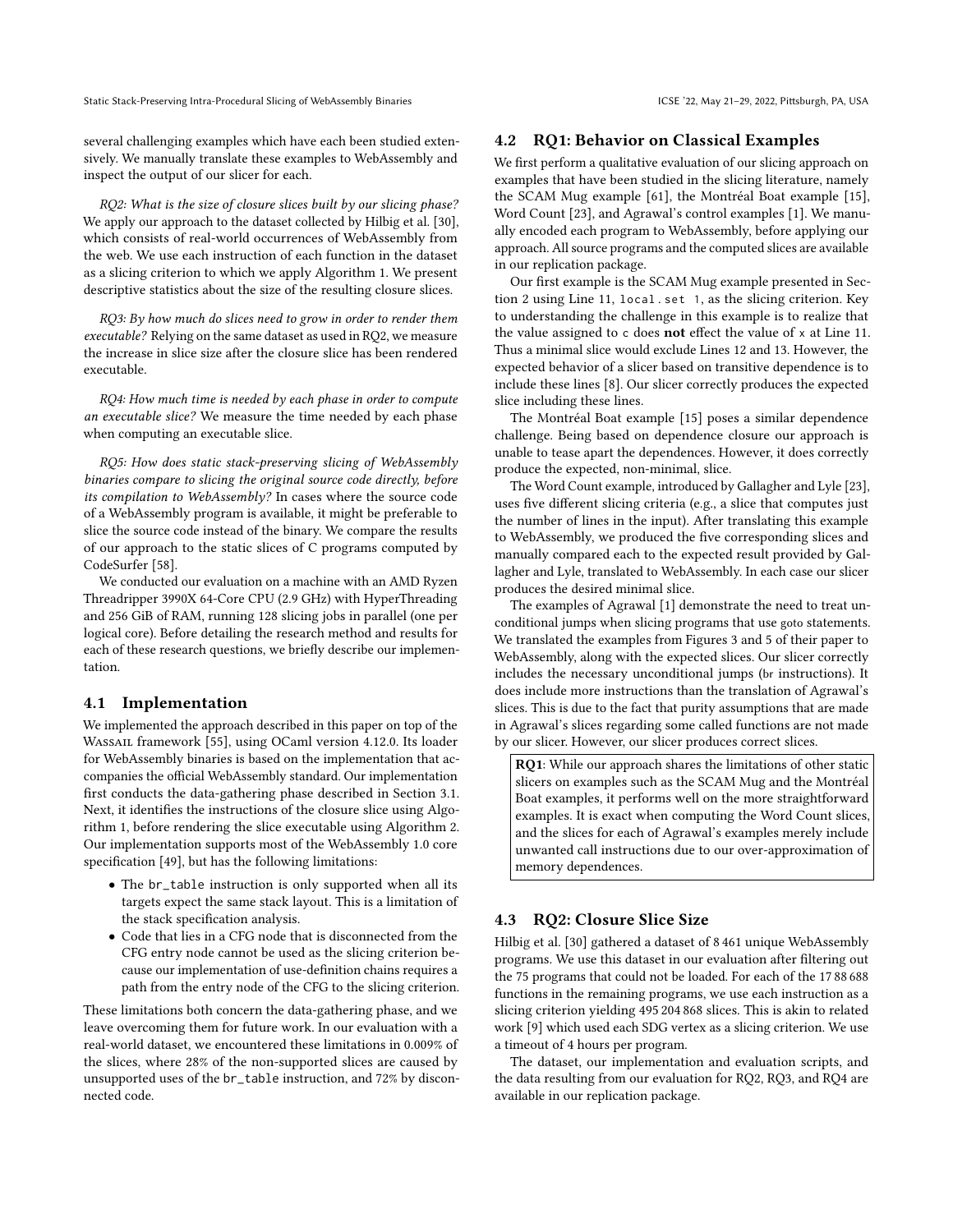The size of the initial functions and their closure slices are summarized in Figure [2.](#page-7-0) The mean size of the slices produced by Algo-rithm [1](#page-4-1) is  $\mu = 52\%$  of the original function size. This is more than the 27-30% averages obtained by the C slicing techniques surveyed by Binkley and Harman [\[10\]](#page-10-19). There are two potential reasons for this. First, WebAssembly, being lower level than C, provides fewer semantic cues to the slicer. Second, our over-approximations regarding the memory and global.set instructions can increase slice size. However our 52% is lower than the 60% average slice size reported by Kiss et al. when slicing ARM binaries [\[34,](#page-11-26) [35\]](#page-11-27). In this case the likely cause is WebAssembly's use of structured control flow.

RQ2: Our slicing algorithm (Algorithm [1\)](#page-4-1) computes slices that are on average 52% of the size of the original program, which is lower than related work on binary slicing, but larger than the results of source code slicers.

<span id="page-7-0"></span>

Figure 2: Sizes of the slices on a real-world dataset.

# 4.4 RQ3: Executable Slice Size

We now turn to the impact of Algorithm [2,](#page-5-0) which produces valid, executable slices from the closure slices studied by RQ2. As shown in Figure [2](#page-7-0) the size of the slices increases from 52% to 53%. As evidenced by the outliers in the lower graph, some executable slices are larger than the original program. This phenomenon is limited to a handful of the slices (in total, it affects only 0.08% of the slices), where an average of 2.2 instructions are included per slice.

We manually investigated a statistically relevant sample (384 slices<sup>[2](#page-7-1)</sup>) of these cases to identify underlying causes. The most common cause, impacting 98% of the manually investigated slices, is when an instruction that removes two or more values from the stack that is not part of the closure slice gets replaced by two or more drop instructions, resulting in a positive net change to the number of instructions. For example, removing a **call** to a function with 20 arguments replaces the **call** instruction with 20 drop instructions, thereby increasing the slice size by 19 instructions. Three instructions remove two or more values from the stack in WebAssembly: select, which pops three values and pushes one, store, which pops two values, and **call**, which pops as many values as there are arguments to the function call. In the worst case, a function had 32 **call** instructions to a 12-argument function, resulting in 352 drop instructions being added. In our manual investigation, we encountered 1881 instances of this pattern due to **call** or **call\_indirect** instructions, 20 due to store instructions, and 9 due to select instructions. The only other cause we encountered for an increase in the size of the executable slice is due to type conversions: for example, the **i32** . wrap\_i64 instruction converts an i64 into an i32 in a single instruction, while our slicer replaces it by two instructions: drop ; **i32** . const 0. We encountered this pattern only six times.

RQ3: Algorithm [2,](#page-5-0) reconstruction, has a small impact on slice size, which goes from an average of 52% to 53%.

# 4.5 RQ4: Time to Produce Executable Slices

We measured the time it takes for each phase in order to compute each slice and summarize the results in Figure [3.](#page-7-2)

<span id="page-7-2"></span>

#### Figure 3: Slicing time.

The mean time for the entire slicing process (the data-gathering phase followed by Algorithms [1](#page-4-1) and [2\)](#page-5-0) is  $\mu = 4094$ ms. Only 14% of the slices take more than a second to compute. Looking at the breakdown between the different phases, we observe that the time to produce a slice is dominated by the data-gathering phase, taking 3 964ms on average and at most 3 hours and 42 minutes, while Algorithm [1](#page-4-1) takes 104ms on average, and at most 44 minutes and 14 seconds, and Algorithm [2](#page-5-0) takes 25 ms on average, and at most 3 hours and 22 minutes.

Investigating the data-gathering phase in more detail, we observe that the time is dominated by the computation of the data dependences ( $\mu$  = 1 672ms), the memory dependences ( $\mu$  = 360ms) and the stack specification analysis ( $\mu$  = 1811ms), while the time required for the CFG construction ( $\mu = 107$ ms), the computation of the control dependences ( $\mu$  = 13ms), and listing the globals ( $\mu$  = 247 µs) remains small.

<span id="page-7-1"></span> ${}^{2}$ Based on a population size of 380 364, with a confidence level of 95% and a margin of error of 5%.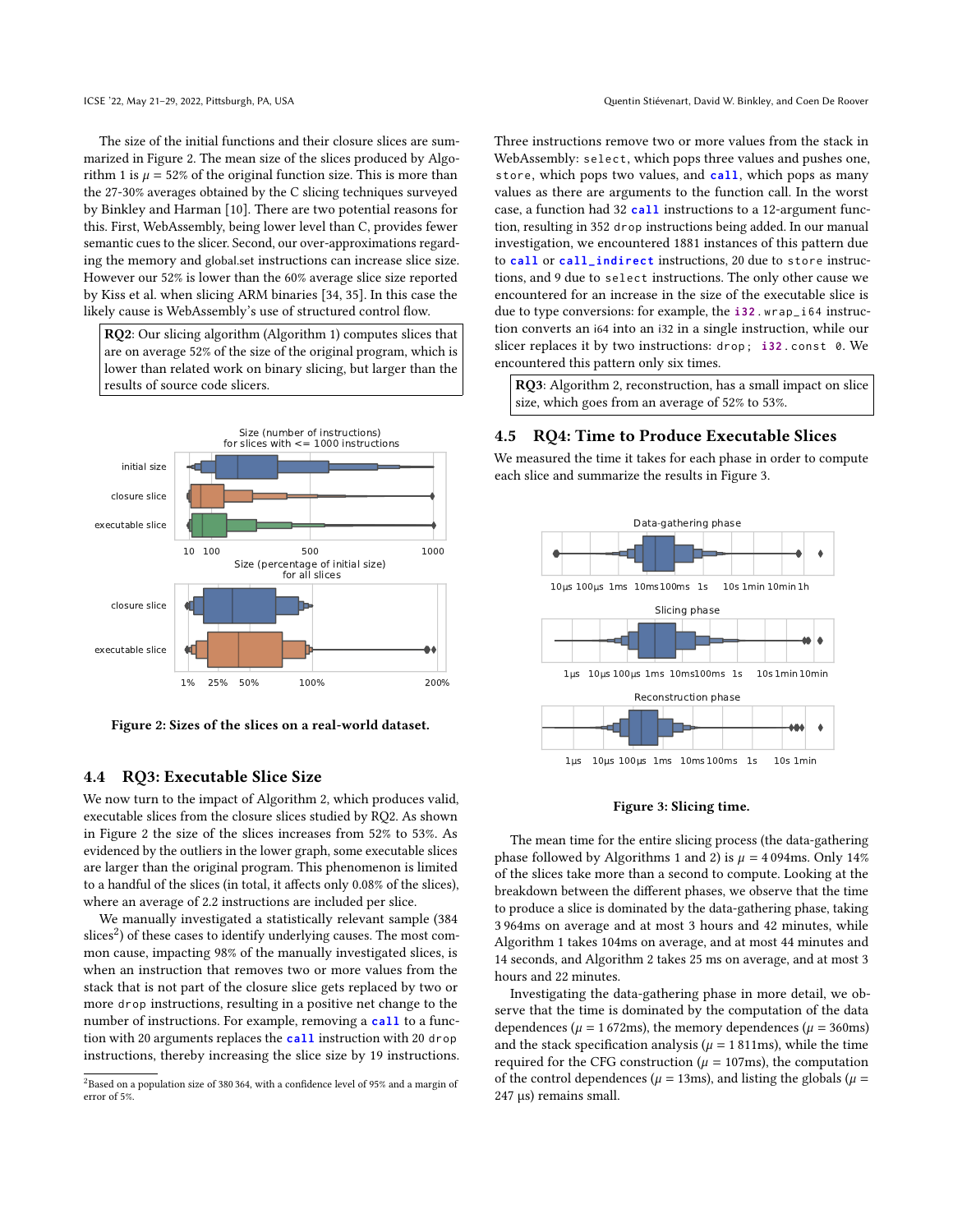Regarding the outliers, we observe that they concern slices of functions of thousands of instructions. In some cases, the computation of the data dependencies takes most of the time. However, when many instructions are removed, the reconstruction algorithm may take the majority of the time. For example, the longest running time for the reconstruction algorithm is on a function that is reduced from 11k instructions to only 8.

RQ4: It takes on average 4 094ms to compute an executable slice. This time is dominated by the data-gathering phase and its computation of the data and memory dependences in particular. The time required to reconstruct an executable slice (25 ms on average) is only a fraction of the time required to construct the closure slice (104ms on average).

## 4.6 RQ5: Comparison to Slicing C Programs

When available, it can be beneficial to slice the source code directly rather than its WebAssembly counterpart. Furthermore, manual comparison of source slices compiled to WebAssembly with our WebAssembly slices enables characterizing the impact of the overapproximations used by our slicer. To investigate, we selected a set of 49 C programs originating from multiple sources. These include programs from the slicing literature, programs used to compare and evaluate WCET analysis tools [\[40\]](#page-11-28), and programs designed to benchmark language implementations [\[22\]](#page-10-20).

Each program was first normalized by pretty printing it using the pycparser Python library. After normalization these programs range from 16 to 2 988 source lines of code (SLOC), with an average of 207 SLOC, according to the tool sloccount. For each statement in these programs that modifies a scalar variable, we produced a variant of the program that includes a printf statement that prints the value of the variable, which is used as the slicing criterion.

We sliced each variant with CodeSurfer [\[58\]](#page-11-19) and with our approach, as follows:

- We used CodeSurfer to produce a static closure slice of each C program. Because CodeSurfer does not produce executable slices, we apply quasi-static executable slicing (QSES) [\[53\]](#page-11-29), which uses observation-based slicing (ORBS) to augment a CodeSurfer slice with the statements needed to make it executable [\[5\]](#page-10-21). This results in compilable slices. Each slice was then compiled to WebAssembly.
- We also compiled each variant directly to WebAssembly, and applied our approach using the instruction corresponding to the added printf statement as the slicing criterion.

In both cases, the C programs were compiled to WebAssembly using Clang 12.0.1 with the -O2 -fno-inline-functions -lm -Wl,–demangle -Wl,–export-all flags. We remove slices that encountered one of the limitations described in Section [4.1,](#page-6-0) as well as those whose CodeSurfer slices produce WebAssembly that cannot be loaded by our implementation. In the end, we obtain 1 956 pairs of slices to compare.

We manually investigated a statistically relevant sample of 95  $\frac{1}{\text{s}}$  slices<sup>[3](#page-8-0)</sup> that included two slices from each program (except for three programs that only had one slice) in order to understand any differences. As described below, we identified three main root causes for the differences in instructions between each pair of slices. All of the slices as well as the details of our manual investigation are included in our evaluation package.

Memory Over-Approximation. The majority of the differences are due to our over-approximation of the memory dependences. As soon as the slice includes a **call** or a load instruction, our approach will include in the slice all store and **call** instructions that may be previously executed according to the CFG. In order to encode the slicing criterion for CodeSurfer, a call to the printf function is added to the code. This means that all slices for this RQ include a function call, and as a result our approach always includes memory dependencies in the slice. We encountered this pattern in 52% of the investigated slices.

Compiler Optimizations. The slices produced by CodeSurfer sometimes benefit from additional compiler optimization. We encountered various patterns related to this root cause. These differences can render the CodeSurfer slices quite different, and reconstructing the correspondence with the original program can require significant mental effort. In these cases, preserving the correspondence between its slices and the input program is a desirable property of our approach.

The CodeSurfer slice sometimes produces fewer instructions to manipulate memory. For example, the following code shows the slice produced by our approach on the left, and the slice produced by CodeSurfer on the right. The offset option of a store instruction enables writing at a specific offset from the target address of the store operation. Our approach preserves the offset of the store instruction from the original program, while CodeSurfer can remove it. This results in 2 superfluous instructions in our slice, for passing the written address as argument to the function call on the last line.

|                | local.get 0              | local.get 0            |  |
|----------------|--------------------------|------------------------|--|
|                | 2 i32.const 2000         | 132.const 2000         |  |
|                | $3$ i32. store offset=16 | i32.store              |  |
| $\overline{4}$ |                          |                        |  |
|                | 5 local.get 0            | local.get <sub>0</sub> |  |
|                | $6$ i32. const 16        |                        |  |
|                | $7$ i32.add              |                        |  |
|                | 8 <b>call</b> 1          | call 1                 |  |

Another instance of this pattern is that the control-flow structure of the program may be simplified, but our approach does not apply such rewritings. Here is an excerpt of a difference between a slice produced by our slicer (left), which preservers the original control-flow structure, and the corresponding CodeSurfer slice (right), which has two fewer instructions (**block** and **br** 1).

| $\mathbf{1}$            | block           |                 |
|-------------------------|-----------------|-----------------|
| $\overline{c}$          | local.get 0     | local.get 0     |
| $\overline{\mathbf{3}}$ | $i32$ . const 1 | $i32$ . const 1 |
| $\overline{4}$          | $i32$ . lt_s    | $i32.$ ge_s     |
| 5                       | if              | if              |
| 6                       | hr <sub>1</sub> |                 |
| $\overline{7}$          | end             |                 |
| 8                       | loop            | loop            |
| 9                       |                 |                 |
| 10                      | end             | end             |
| 11                      | $end$ : block   | end $;$ ; if    |

<span id="page-8-0"></span> $3$ Based on a population size of 1956, with a confidence level of 95% and a margin of error of 10%.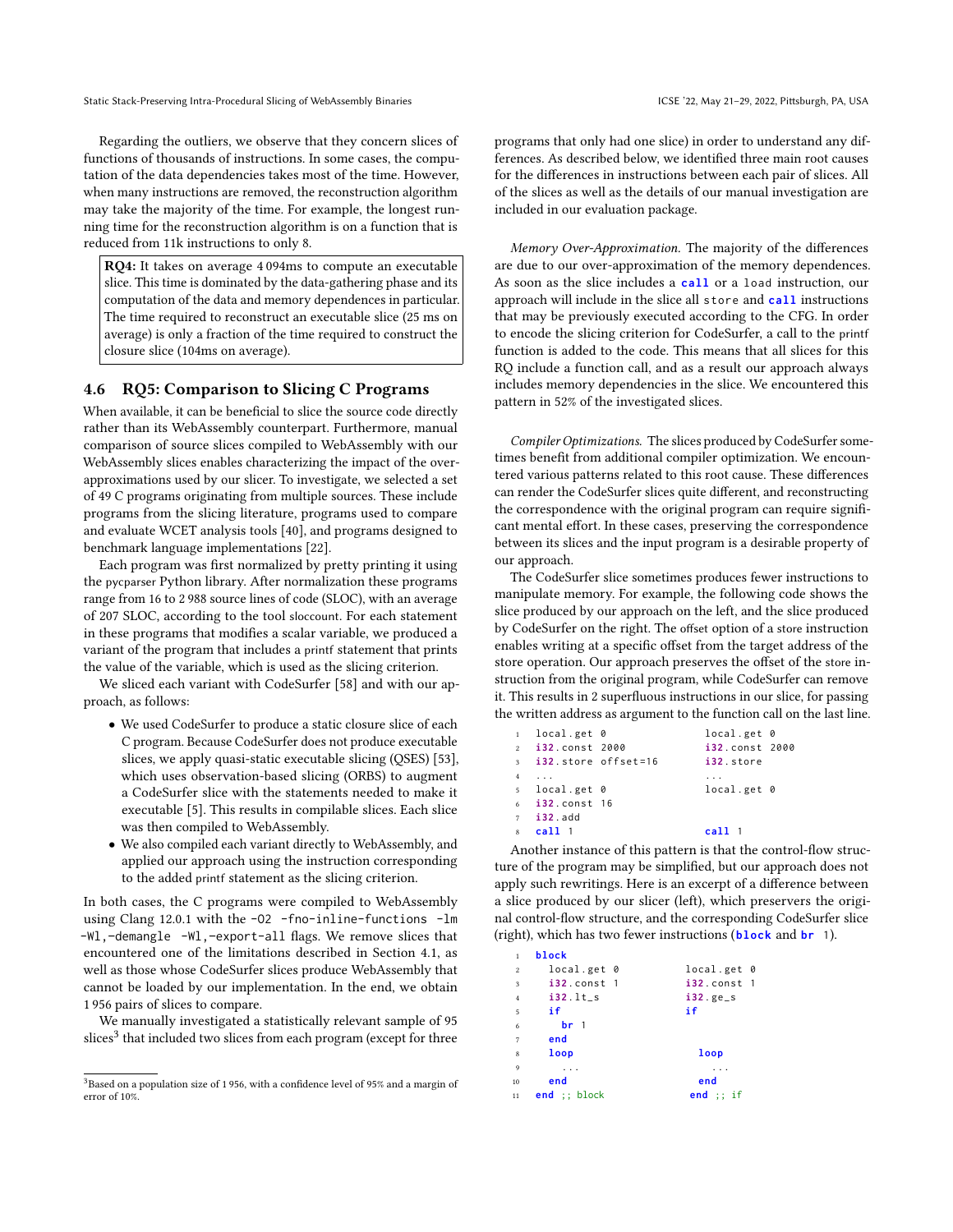In some cases, Clang inlines loops in the WebAssembly code, resulting in an increase in size for the CodeSurfer slices. Other cases falling under this root cause include the use of fewer local variables by CodeSurfer when, for example, multiple local variables always have the same value in the slice, the reversing of a loop iteration order when it is beneficial for code size, or changing the type of a function when its return value is not needed, thereby avoiding extra instructions to return a value. We have observed this root cause in 54% of the manually investigated slices.

Inter-procedural vs. intra-procedural. CodeSurfer's computation of inter-procedural slices has the impact that, when  $f$  is recursive CodeSurfer includes code reached both directly (in the "current" invocation of  $f$ ) and indirectly via recursive calls to  $f$ . For example, if  $f$ 's return value is used in a control-flow decision upon which the slicing criteria is itself dependent, CodeSurfer will preserve the computation of  $f$ 's return value. In contrast, our approach never includes instructions required solely to support recursive calls. This is a root cause that we encountered in 20% of the manually investigated slices.

RQ5: When the C source code of an application is available, compiling a C slice to WebAssembly may produce smaller slices. The main causes of this are the memory over-approximations made by our slicer and the extra optimizations enabled when compiling the simpler code of the slice. On the other hand, due to compiler optimizations, C slices compiled to WebAssembly may differ significantly from the corresponding portions of the directly sliced WebAssembly code. This can hamper program comprehension of the resulting slices.

### 4.7 Discussion

The results of our investigation indicate that slicing WebAssembly programs directly can greatly reduce their size, facilitating applications such as reverse engineering and program comprehension. Moreover, obtaining an executable slice only requires a small increase in slice size, and can be done quite quickly.

We identify two main possible improvements. First, regarding slice size, having alias information would eliminate superfluous instructions that are currently included due to our memory overapproximation. Second, regarding slice time, effort should be spent on optimizing the data-gathering phase, in particular the computation of the data dependences.

Finally, we observe that when the C source code of an application is available, even though the slice sizes may increase, it can be beneficial in terms of program comprehension to slice at the WebAssembly level directly.

#### 4.8 Threats to Validity

To conclude our evaluation, we identify threats to validity according to the classification of Wohlin et al. [\[68\]](#page-11-30). A threat to internal validity comes from our evaluation setup on the real-world dataset. For some of the 8 386 programs it is infeasible to compute all of the slices; thus, we rely on a timeout of 4 hours per program and let the slicer compute as many slices as possible in that time. We were able to compute 495 204 868 in total, and the evaluation ran to completion without timeout on 83% of the programs.

Our implementation has limitations that we described in Section [4.1,](#page-6-0) which form a threat to construct validity. However, we do not expect to observe a different outcome in our results if these limitations are lifted, as we do not expect instructions within these disconnected sections or accessible from a br\_table instruction to be too different from other instructions in the code.

A threat to external validity is that among the 8 386 programs used in our evaluation of RQ2 and RQ3, there can be duplicate functions across different binaries, which we have not filtered out and could therefore have been sliced multiple times. This is mitigated by the high number of functions sliced in total, which limits the potential impact of this threat on the results.

Our dataset for RQ5 is composed of 49 C programs that we manually gathered. Being less varied than the first dataset of 8,386 programs, it forms a threat to the external validity for RQ5. However, we ensured the diversity of this dataset by gathering it from three different sources.

#### 5 RELATED WORK

WebAssembly. There has been interest from the research community in WebAssembly on aspects such as security [\[24,](#page-10-22) [38,](#page-11-24) [42,](#page-11-31) [56,](#page-11-32) [57\]](#page-11-33), extensions to the language [\[17,](#page-10-23) [47\]](#page-11-34), tooling [\[48\]](#page-11-35), and optimizations [\[13\]](#page-10-24). In terms of program analysis, Lehmann and Pradel introduced a framework for dynamic analysis of WebAssembly [\[39\]](#page-11-36), Watt et al. a first-order program logic to verify WebAssembly programs [\[64\]](#page-11-37), and Stiévenart and De Roover a static information flow analysis [\[54\]](#page-11-20) based upon a static analysis framework for Web-Assembly [\[55\]](#page-11-25). Our approach is entirely static and is based on that same framework.

Perényi and Midtgaard performed property-based testing of Web-Assembly runtimes [\[44\]](#page-11-38). The shrinking phase of their approach also faces the problem that the generated program needs to pass the validation requirement, which is solved through a different rewriting phase.

Binary Slicing. Static slicing has been applied to binary executables with a focus on register-based assembly languages whereas WebAssembly itself is stack based. Cifuentes and Fraboulet [\[14\]](#page-10-8) perform intra-procedural static slicing on an assembly language close to x86. They argue that using basic blocks as the node granularity is more appropriate for binary executables, as the number of instructions can be large. Unfortunately, this approach is evaluated on a single example. Our approach in contrast operates on individual instructions, and its evaluation on real-world data demonstrates the feasibility of slicing at this level. Like ours, their approach does not include any alias analysis.

Inter-procedural static slicing for binaries has been achieved by Kiss et al. [\[35\]](#page-11-27) and was later extended to include dynamic information during slicing [\[34\]](#page-11-26). Special care is needed to handle indirect function calls, which is not necessary for an intra-procedural approach. Similarly, the tool presented by Mangean et al. performs inter-procedural static slicing [\[41\]](#page-11-17). Ward et al. combined dynamic and static slicing for analyzing binaries, through conditioned slicing [\[62\]](#page-11-39), with the goal of analyzing and migrating assembler systems. A dynamic slice is first computed, before being augmented with information from a transformation-based static slice.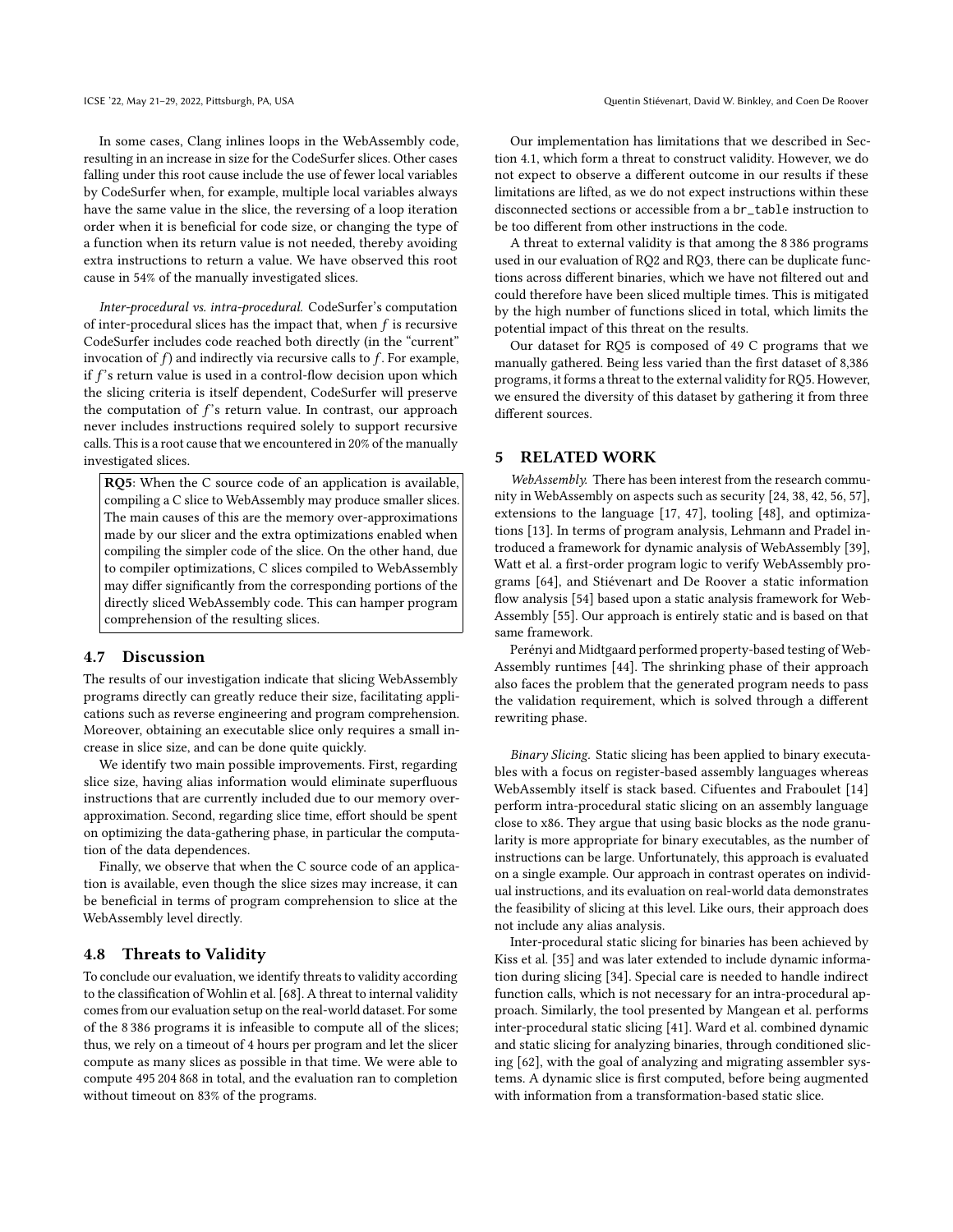In terms of slicing stack-based assembly languages, there has been related work on slicing JVM bytecode. Umemori et al. present a static approach which requires the presence of the Java source code alongside the JVM bytecode [\[60\]](#page-11-40), while our approach does not rely on the presence of the source code. Castaldo D'Ursi et al. slice JVM bytecode after converting it to Jimple code, which eliminates the need to deal with stack-based bytecode [\[18\]](#page-10-25). Currently, there exists no equivalent to Jimple for WebAssembly, and our approach therefore directly handles the stack-based nature of WebAssembly. Zhao presents a dependence analysis for Java bytecode, with slicing as one of its application [\[69\]](#page-11-41). However, the handling of instructions that manipulate the value stack is omitted from their description.

Language-Independent Slicing. Binkley et al. present ORBS, a language-independent slicing approach that observes the program output in order to build an executable slice [\[5\]](#page-10-21), which works at the line level [\[6,](#page-10-26) [7\]](#page-10-27). We rely on the QSES extension of ORBS [\[53\]](#page-11-29) to reconstruct executable C slices from CodeSurfer for our fifth research question. ORBS could in theory be applied to WebAssembly programs directly, on the condition that the program is instrumented to capture the slicing criterion as part of the program's output. We leave a comparison with the resulting dynamic slices for future work.

#### 6 CONCLUSION

We introduced the first static intra-procedural backward slicing approach for WebAssembly binaries. This three-phased approach consists of a data-gathering phase, which computes all the necessary information for slicing, a slicing phase, which constructs a closure slice that contains all instructions needed to preserve the behavior of the slicing criterion, and a reconstruction phase, which produces an executable slice from the closure slice. This last phase is needed because WebAssembly programs have to adhere to a validity requirement to be executable.

We evaluated our approach on a real-world dataset of 8 386 programs. We observed that our approach results in executable slices that are on average of 53% of the original function. The time needed to compute these slices averages 4 094ms where most of that time is spent on the data-gathering phase, in particular in the computation of data dependences. Through a qualitative comparison of the slices produced by our approach with executable C slices compiled to WebAssembly, we find that incorporating some form of alias analysis in the slicing process should notably reduce the average slice size.

This work forms an important stepping stone towards binary analysis applications such as reverse engineering and program comprehension.

#### REFERENCES

- <span id="page-10-15"></span>[1] Agrawal, H.: On slicing programs with jump statements. In: Sarkar, V., Ryder, B.G., Soffa, M.L. (eds.) Proceedings of the ACM SIGPLAN'94 Conference on Programming Language Design and Implementation (PLDI). pp. 302–312. ACM (1994),<https://doi.org/10.1145/178243.178456>
- <span id="page-10-12"></span>[2] Akgul, T., III, V.J.M., Pande, S.: A fast assembly level reverse execution method via dynamic slicing. In: 26th International Conference on Software Engineering (ICSE 2004). pp. 522–531 (2004)
- <span id="page-10-13"></span>[3] Beck, J., Eichmann, D.: Program and interface slicing for reverse engineering. In: 15th International Conference on Software Engineering. pp. 509–518 (1993)
- <span id="page-10-10"></span>[4] Binkley, D.W.: The application of program slicing to regression testing. Inf. Softw. Technol. 40(11-12), 583–594 (1998)
- <span id="page-10-21"></span>[5] Binkley, D.W., Gold, N., Harman, M., Islam, S.S., Krinke, J., Yoo, S.: ORBS: language-independent program slicing. In: Cheung, S., Orso, A., Storey, M.D. (eds.) Proceedings of the 22nd ACM SIGSOFT International Symposium on Foundations of Software Engineering, (FSE-22). pp. 109–120. ACM (2014), [https:](https://doi.org/10.1145/2635868.2635893) [//doi.org/10.1145/2635868.2635893](https://doi.org/10.1145/2635868.2635893)
- <span id="page-10-26"></span>[6] Binkley, D.W., Gold, N., Islam, S.S., Krinke, J., Yoo, S.: Tree-oriented vs. lineoriented observation-based slicing. In: 17th IEEE International Working Conference on Source Code Analysis and Manipulation, SCAM 2017. pp. 21–30. IEEE Computer Society (2017),<https://doi.org/10.1109/SCAM.2017.11>
- <span id="page-10-27"></span>[7] Binkley, D.W., Gold, N., Islam, S.S., Krinke, J., Yoo, S.: A comparison of tree- and line-oriented observational slicing. Empir. Softw. Eng. 24(5), 3077–3113 (2019), <https://doi.org/10.1007/s10664-018-9675-9>
- <span id="page-10-17"></span>Binkley, D.W., Gold, N.E., Harman, M., Islam, S.S., Krinke, J., Yoo, S.: ORBS and the limits of static slicing. In: Godfrey, M.W., Lo, D., Khomh, F. (eds.) 15th IEEE International Working Conference on Source Code Analysis and Manipulation, SCAM 2015. pp. 1–10. IEEE Computer Society (2015), [https://doi.org/10.1109/](https://doi.org/10.1109/SCAM.2015.7335396) [SCAM.2015.7335396](https://doi.org/10.1109/SCAM.2015.7335396)
- <span id="page-10-18"></span>[9] Binkley, D.W., Harman, M.: A large-scale empirical study of forward and backward static slice size and context sensitivity. In: 19th International Conference on Software Maintenance (ICSM 2003). pp. 44–53. IEEE Computer Society (2003), <https://doi.org/10.1109/ICSM.2003.1235405>
- <span id="page-10-19"></span>[10] Binkley, D.W., Harman, M.: A survey of empirical results on program slicing. Adv. Comput. 62, 105–178 (2004), [https://doi.org/10.1016/S0065-2458\(03\)62003-6](https://doi.org/10.1016/S0065-2458(03)62003-6)
- <span id="page-10-4"></span>[11] Binkley, D.W., Raszewski, L.R., Smith, C., Harman, M.: An empirical study of amorphous slicing as a program comprehension support tool. In: 8th International Workshop on Program Comprehension (IWPC 2000). pp. 161–170 (2000)
- <span id="page-10-3"></span>[12] Binkley, D.W., Harman, M.: A survey of empirical results on program slicing. Advances in Computers 62, 105–178 (2004)
- <span id="page-10-24"></span>[13] Cabrera-Arteaga, J., Donde, S., Gu, J., Floros, O., Satabin, L., Baudry, B., Monperrus, M.: Superoptimization of WebAssembly bytecode. In: Aguiar, A., Chiba, S., Boix, E.G. (eds.) Programming'20: 4th International Conference on the Art, Science, and Engineering of Programming. pp. 36–40. ACM (2020), [https://doi.org/10.](https://doi.org/10.1145/3397537.3397567) [1145/3397537.3397567](https://doi.org/10.1145/3397537.3397567)
- <span id="page-10-8"></span>[14] Cifuentes, C., Fraboulet, A.: Intraprocedural static slicing of binary executables. In: 1997 International Conference on Software Maintenance (ICSM '97). p. 188. IEEE Computer Society (1997),<https://doi.org/10.1109/ICSM.1997.624245>
- <span id="page-10-16"></span>[15] Danicic, S., Howroyd, J.: Montréal boat example. In: Source Code Analysis and Manipulation (SCAM 2002) conference resources website (2002)
- <span id="page-10-5"></span>[16] De Lucia, A., Fasolino, A.R., Munro, M.: Understanding function behaviours through program slicing. In:  $4^{th}$  Intl. Workshop on Program Comprehension (1996)
- <span id="page-10-23"></span>[17] Disselkoen, C., Renner, J., Watt, C., Garfinkel, T., Levy, A., Stefan, D.: Position paper: Progressive memory safety for WebAssembly. In: Proceedings of the 8th International Workshop on Hardware and Architectural Support for Security and Privacy, HASP@ISCA 2019. pp. 4:1–4:8 (2019)
- <span id="page-10-25"></span>[18] D'Ursi, A.C., Cavallaro, L., Monga, M.: On bytecode slicing and aspectj interferences. In: Harrison, W. (ed.) Proceedings of the 6th Workshop on Foundations of Aspect-Oriented Languages, FOAL 2007. ACM International Conference Proceeding Series, vol. 268, pp. 35–43. ACM (2007), [https://doi.org/10.1145/1233833.](https://doi.org/10.1145/1233833.1233839) [1233839](https://doi.org/10.1145/1233833.1233839)
- <span id="page-10-1"></span>[19] Ellul, J., Pace, G.J.: Alkylvm: A virtual machine for smart contract blockchain connected internet of things. In: 2018 9th IFIP International Conference on New Technologies, Mobility and Security (NTMS). pp. 1–4. IEEE (2018)
- <span id="page-10-9"></span>[20] Ettinger, R., Verbaere, M.: Untangling: a slice extraction refactoring. In: Proc. of the 3rd Intl. Conf. on Aspect-Oriented Software Development (AOSD) (2004)
- <span id="page-10-14"></span>[21] Ferrante, J., Ottenstein, K.J., Warren, J.D.: The program dependence graph and its use in optimization. ACM Trans. Program. Lang. Syst. 9(3), 319–349 (1987), <https://doi.org/10.1145/24039.24041>
- <span id="page-10-20"></span>[22] Fulgham, B., Gouy, I.: The computer language benchmarks game. [https://](https://benchmarksgame-team.pages.debian.net/benchmarksgame/) [benchmarksgame-team.pages.debian.net/benchmarksgame/](https://benchmarksgame-team.pages.debian.net/benchmarksgame/)
- <span id="page-10-6"></span>[23] Gallagher, K.B., Lyle, J.R.: Using program slicing in software maintenance. IEEE Trans. Software Eng. 17(8), 751–761 (1991),<https://doi.org/10.1109/32.83912>
- <span id="page-10-22"></span>[24] Goltzsche, D., Nieke, M., Knauth, T., Kapitza, R.: AccTEE: A WebAssembly-based two-way sandbox for trusted resource accounting. In: Proceedings of the 20th International Middleware Conference, Middleware 2019. pp. 123–135 (2019)
- <span id="page-10-0"></span>[25] Haas, A., Rossberg, A., Schuff, D.L., Titzer, B.L., Holman, M., Gohman, D., Wagner, L., Zakai, A., Bastien, J.F.: Bringing the web up to speed with WebAssembly. In: Proceedings of the 38th ACM SIGPLAN Conference on Programming Language Design and Implementation, PLDI 2017. pp. 185–200 (2017)
- <span id="page-10-7"></span>[26] Hajnal, Á., Forgács, I.: A demand-driven approach to slicing legacy COBOL systems. Journal of Software: Evolution and Process 24(1) (2011)
- <span id="page-10-2"></span>[27] Hall, A., Ramachandran, U.: An execution model for serverless functions at the edge. In: Proceedings of the International Conference on Internet of Things Design and Implementation, IoTDI 2019. pp. 225–236 (2019)
- <span id="page-10-11"></span>[28] Harman, M., Danicic, S.: Using program slicing to simplify testing. Softw. Test. Verification Reliab. 5(3), 143–162 (1995)